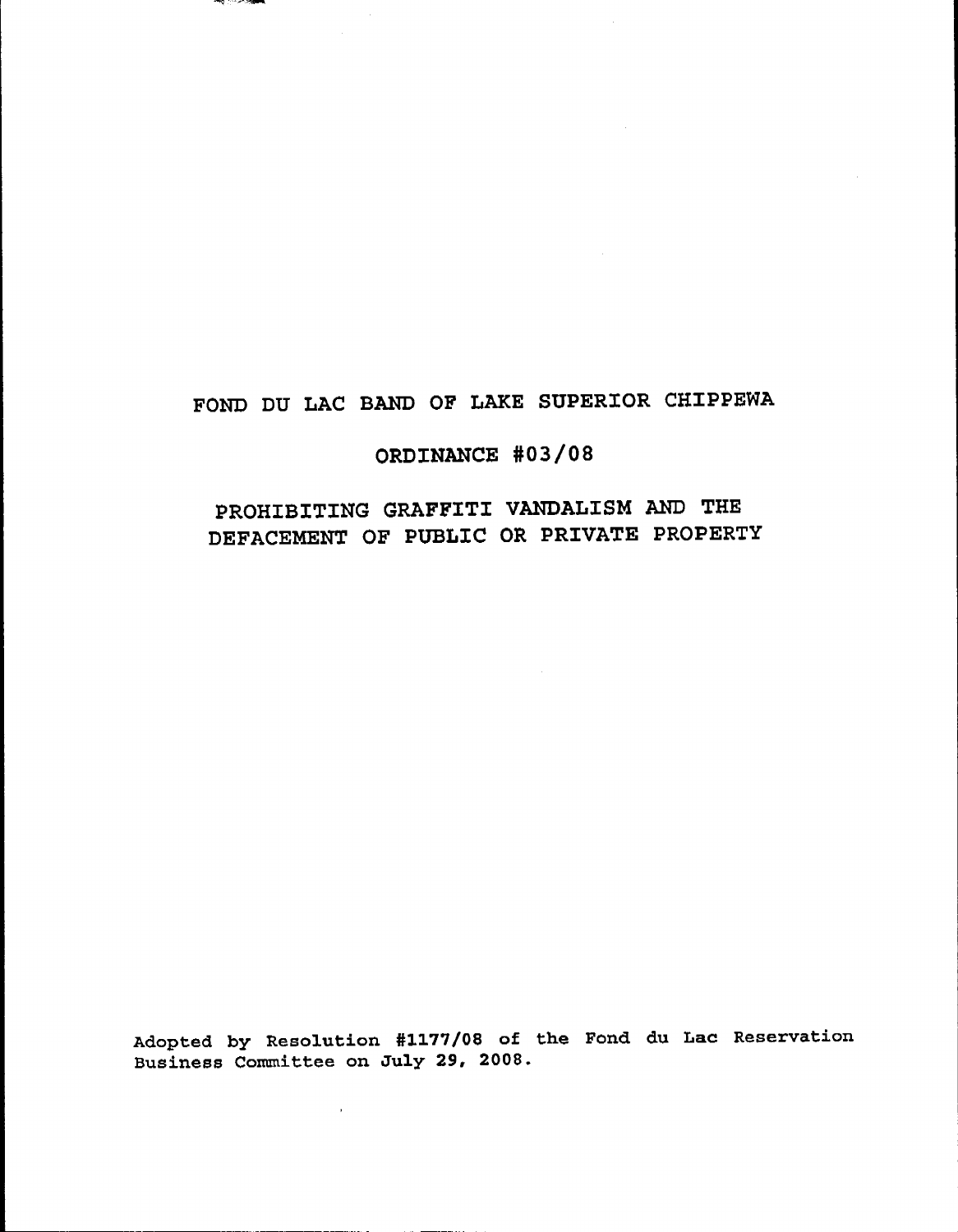## FOND DU LAC BAND OF LAKE SUPERIOR CHIPPEWA

## ORDINANCE #03/08

## PROHIBITING GRAFFITI VANDALISM AND THE DEFACEMENT OF PUBLIC OR PRIVATE PROPERTY

#### CHAPTER 1

## AUTHORITY, PURPOSE AND SCOPE

### section 101 Authority

This Ordinance is enacted by the Fond du Lac Reservation Business Committee pursuant to the inherent sovereign authority of the Fond du Lac Fond du Lac Band of Lake Superior Chippewa, as recognized under the Treaty of LaPointe, 10 Stat. 1109; Section 16 of the Indian Reorganization Act, 25 U.S.C. § 476; Article VI of the Revised Constitution of the Minnesota Chippewa Tribe; and under the common law of the United States.

#### Section 102 Findings and Purposes

The Fond du Lac Reservation Business Committee finds that graffiti vandalism and the defacement of public or private property are a public nuisance which is destructive of the rights of both property owners and of the general community. The purpose of this Ordinance is, accordingly, to assist *in* the protection of public and private property from acts of graffiti vandalism and defacement.

#### Section 103 Scope and Applicability

This Ordinance shall apply to any act of graffiti vandalism or defacement of any real or personal property, publicly or privately owned, on lands of the Fond du Lac Band, where the individual committing such acts is subject to the jurisdiction of the Fond du Lac Band. Enforcement of this Ordinance by the Fond du Lac Band shall not preclude separate prosecution of such conduct under applicable federal or state law.

## Section 104 Reservation of Rights

The Reservation Business Committee reserves the right to amend or repeal all or any part of this Ordinance at any time. There shall be no vested private right of any kind created by this Ordinance. All the rights, privileges, or immunities conferred by this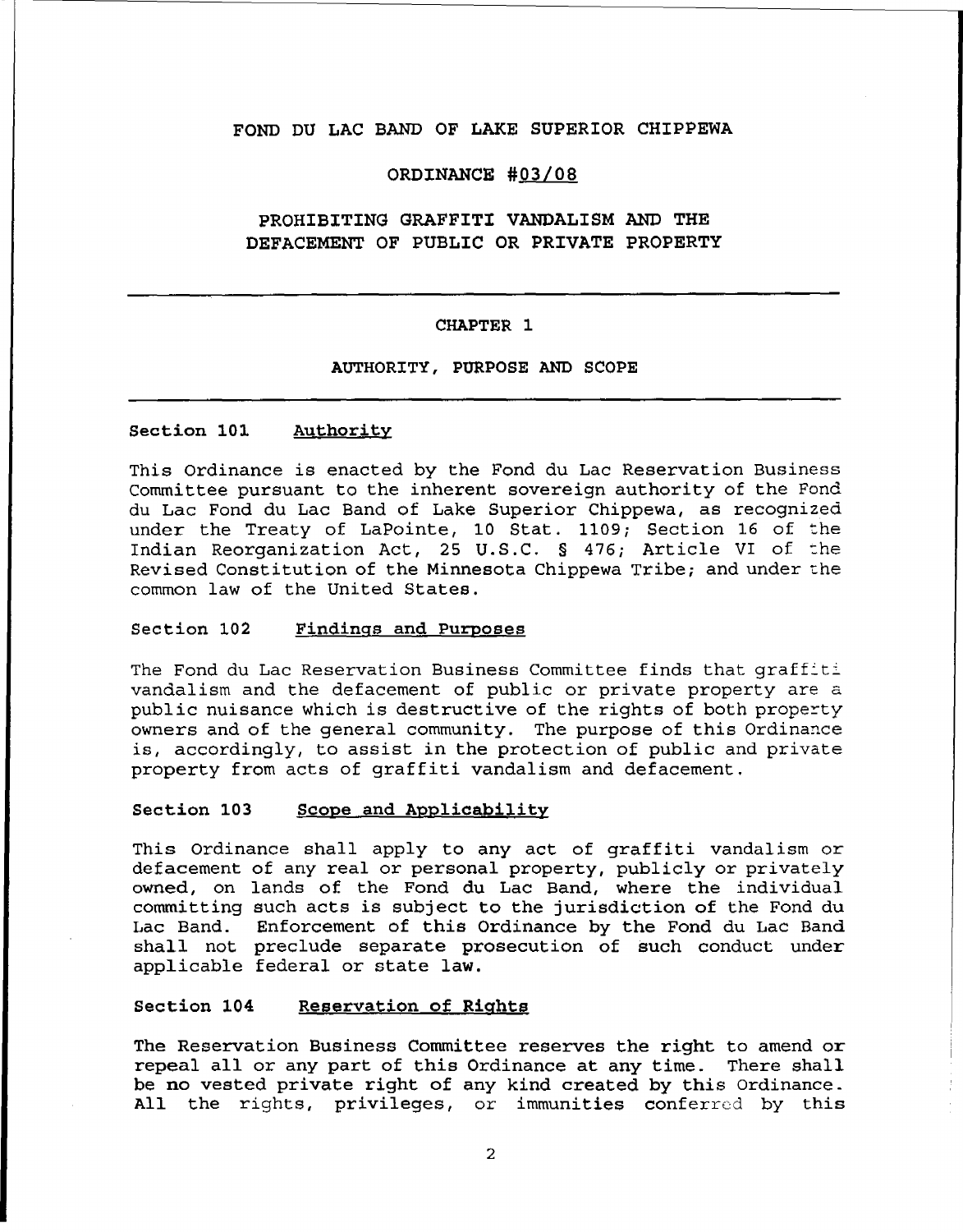Ordinance or by acts done pursuant thereto shall exist subject to the powers of the Fond du Lac Band. Nothing in this Ordinance shall be construed to constitute a waiver of the sovereign immunity of the Fond du Lac Band or <sup>a</sup> consent to jurisdiction by any government or forum not expressly authorized to exercise jurisdiction under this Ordinance.

#### CHAPTER 2

#### DEFINITIONS AND INTERPRETATION

#### Section 201 Definitions

For the purposes of this Ordinance, the following definitions shall apply:

- (a) "Band" means the Fond du Lac Band of Lake Superior Chippewa.
- (b) "Band lands" means any lands owned in trust or in fee by the Fond du Lac Band over which the Band possesses regulatory authority.
- (c) "Deface" means to alter the appearance of something by removing, distorting, adding to, or covering all or part of it.
- (d) "Graffiti" means any unauthorized inscription, letter, word, name, number, sYmbol, slogan, message, drawing, picture, writing, or other mark of any kind visible to the public that is drawn, painted, chiseled, scratched or etched on <sup>a</sup> rock, tree, wall, bridge, roadway, fence, gate, building or other natural or man-made structure.
- (e) "Graffiti implement" means an aerosol paint container, <sup>a</sup> broad-tipped marker, gum label, paint stick or graffiti stick, etching equipment, brush or any other device capable of scarring or leaving <sup>a</sup> visible mark on any natural or manmade surface.
- (f) "Juvenile" means any person who is under <sup>18</sup> years of age.
- (g) "Nuisance" means conduct which interferes with the use or enjoyment of property, endangers public health or safety, or is offensive to the senses.
- (h) "Reservation" means the Fond du Lac Reservation.

3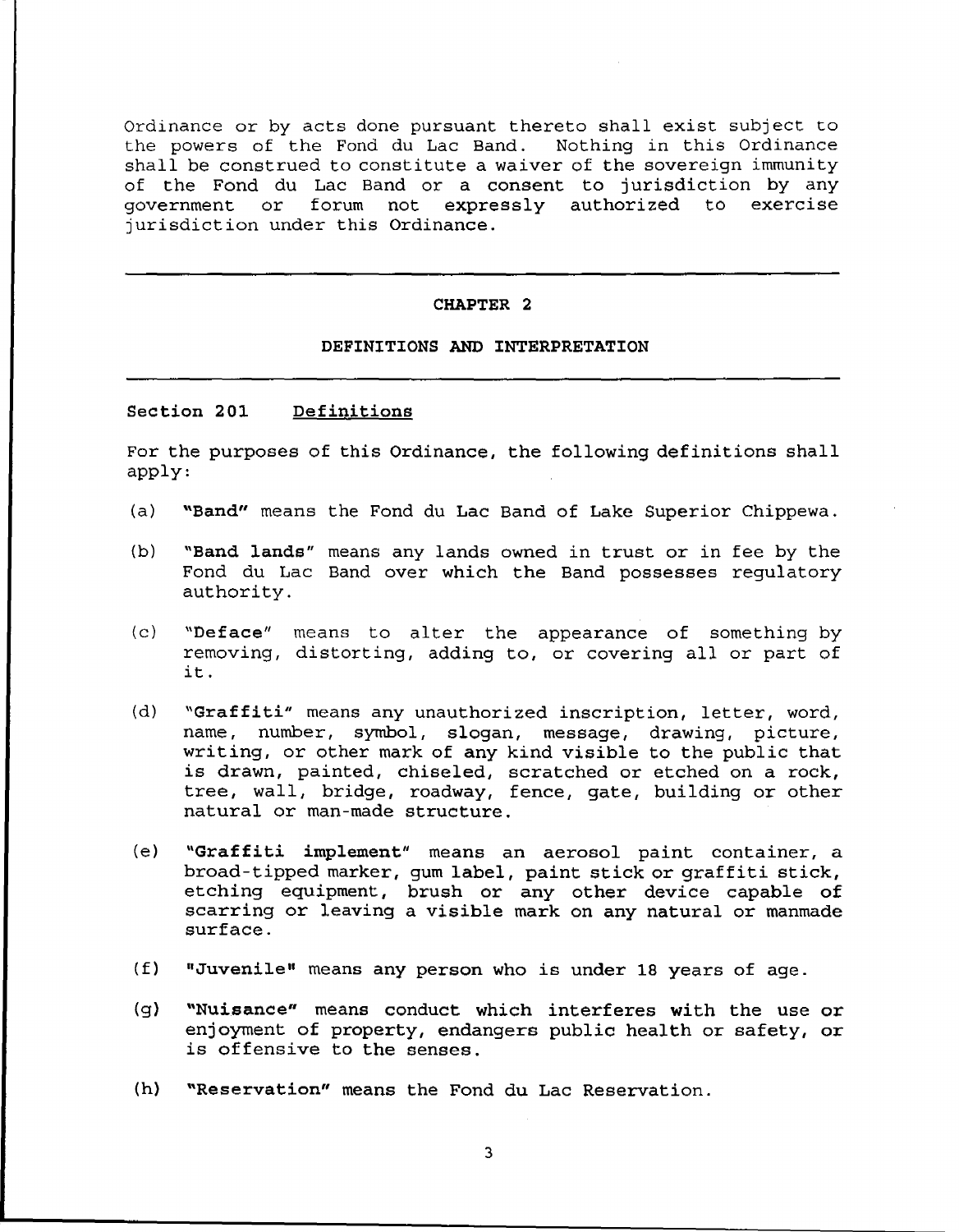- (i) "Reservation Business Committee or "RBC" means the governing body of the Fond du Lac Band of Lake Superior Chippewa.
- (j) "Vandalism" means the willful damage, defacement of public or private property. destruction or

## Section 201 Interpretation

The provisions of this Ordinance shall be interpreted in <sup>a</sup> manner which gives plain effect to its terms and purposes, and to avoid unnecessary conflicts of law.

#### CHAPTER 3

#### GENERAL PROVISIONS

## Section 301 Prohibited Conduct

- (a) Defacement. It shall be unlawful for any person to apply graffiti to any natural or manmade surface on any Band-owned property or, without the permission of the owner or occupant, on any non-Band-owned property.
- (b) **Possession of Graffiti Implements**. It shall be unlawful for any person to possess any graffiti implement while on any school property, or in any public facility, park, playground, swimming pool, recreational facility, or other public building or structure owned or operated by the Band, or in areas immediately adjacent to those locations, without specific permission of the Band.
- (c) Presumption. For the purposes of this section, *it* shall be presumed that the Fond du Lac Band does not give permission to any person to place graffiti upon any property, vehicles, signs, fixtures, or furnishings belonging to the Band.

## Section 302 Exception for School-Related Markers

The provisions of this Section shall not apply to the possession of broad-tipped markers by a student attending or traveling to or from <sup>a</sup> school at which the student is enrolled if the student is participating in <sup>a</sup> class at the school, or in an activity at <sup>a</sup> community center, that formally requires the possession of broadtipped markers. The burden of proof in any prosecution for violation of this Section shall be upon the student to establish the need to possess a broad-tipped marker.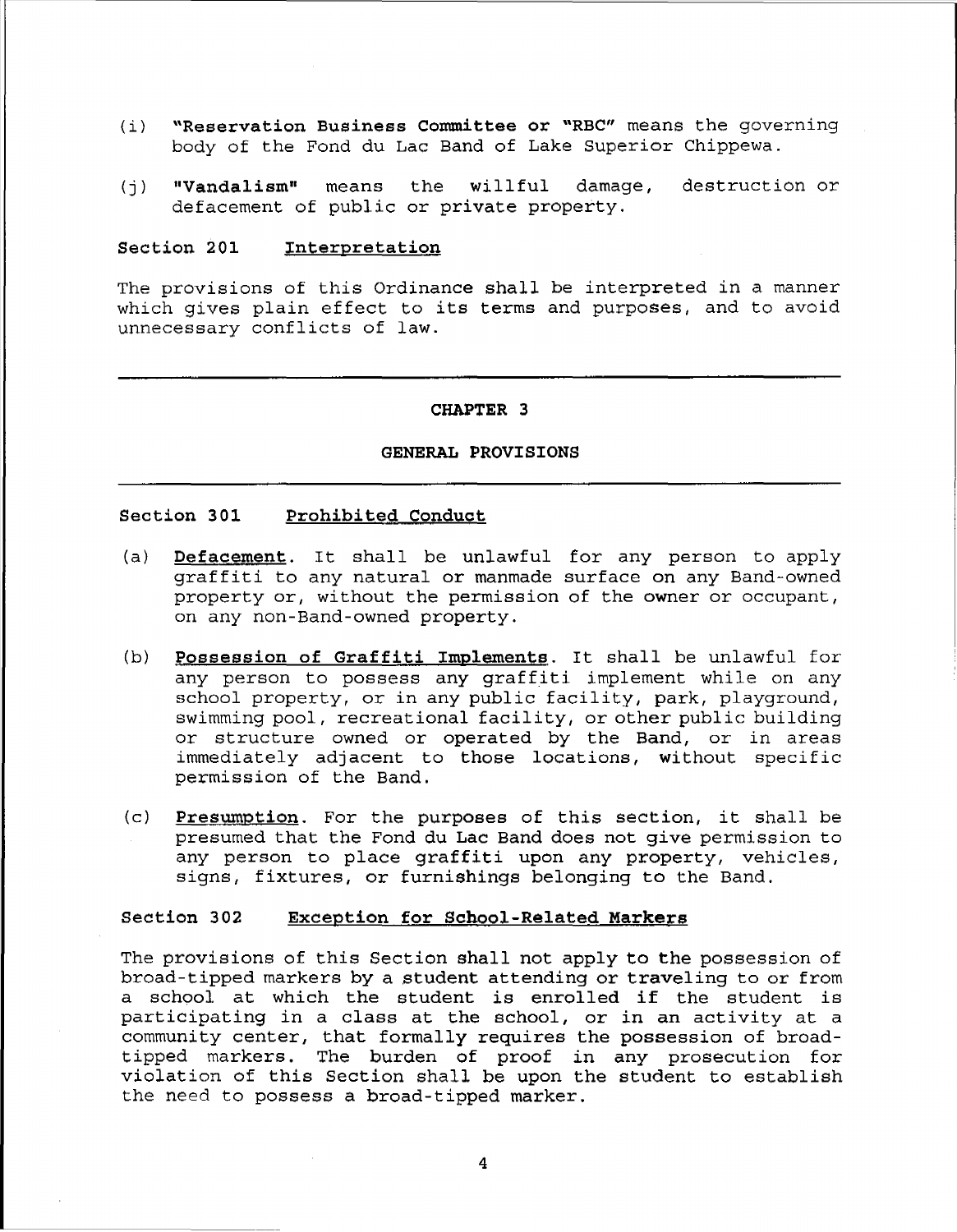## CHAPTER 4

#### ADMINISTRATION AND ENFORCEMENT

#### Section 401 Administration of Ordinance

The Fond du Lac Police Department shall be responsible for the administration of this Ordinance. Citations issued under this Ordinance shall be heard before the Fond du Lac Tribal Court.

## Section 402 Penalties

- (a) First offense. The maximum penalty for <sup>a</sup> first offense of vandalism under this Ordinance shall be <sup>a</sup> fine of \$250.00, plus full restitution to the victim.
- (b) Second offense. The maximum penalty for a second offense shall be <sup>a</sup> fine of \$500.00 per offense, plus full restitution to the victim. In addition, the person may be excluded from any or all Band lands by the Reservation Business Committee pursuant to the Fond du Lac Exclusion and Removal Ordinance, FDL Ord. #04/99.
- (c) Third offense. The maximum penalty for <sup>a</sup> third and any subsequent offense is <sup>a</sup> \$1,000.00 fine, plus full restitution to the victim. In addition, the person may be excluded from any or all Band lands by the Reservation Business Committee pursuant to the Fond du Lac Exclusion and Removal Ordinance, FDL Ord. #04/99.
- (d) Parental responsibility. The custodial parent or legal guardian shall be responsible for any fines imposed on <sup>a</sup> juvenile found guilty of <sup>a</sup> violation under this Ordinance.

## CHAPTER 5 EFFECTIVE DATE; AMENDMENTS; SEVERABILITY

## Section 501 Effective Date

The provisions of this Ordinance shall become effective sixty (60) days from adoption by the Reservation Business Committee.